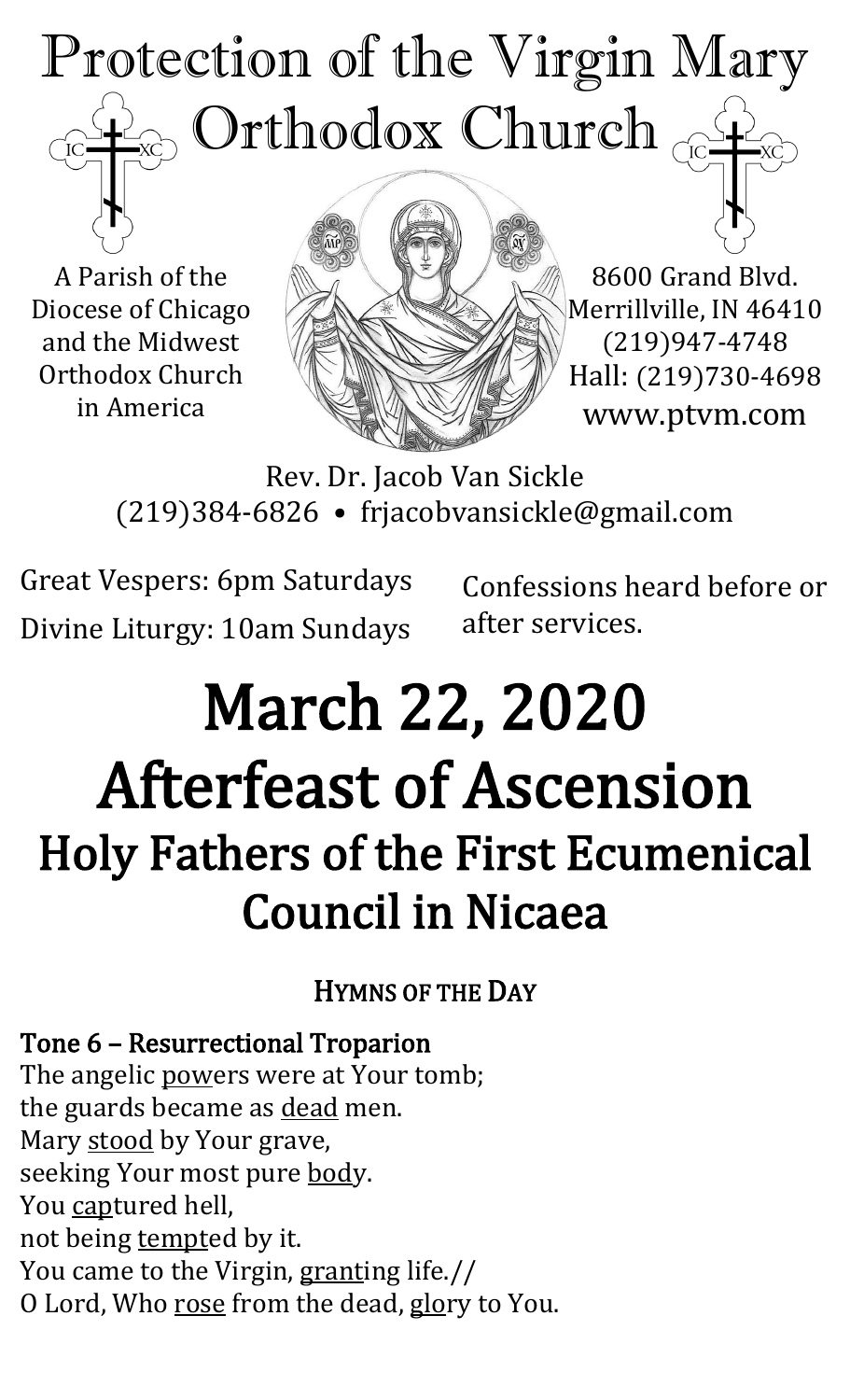#### Tone 4 – Troparion of Ascension

You ascended in glory, O Christ our God, granting joy to Your Disciples by the promise of the Holy Spirit. Through the blessing, they were assured that You are the Son of God,// the Redeemer of the world.

#### Tone 8 – Troparion of the Holy Fathers

You are most glorious, O Christ our God! You have established the Holy Fathers as lights on the earth. Through them You have guided us to the true Faith.// O greatly compassionate One, glory to You!

#### Tone 8 – Kontakion of the Holy Fathers

The Apostles' preaching and the **Fathers' doctrines have established** one Faith for the Church.

Adorned with the robe of truth, woven from heavenly theology,// It defines and glorifies the great mystery of piety.

#### Tone 6 – Kontakion for Ascension

When You had fulfilled the dispensation for our sake, and united earth to heaven: You ascended in glory, O Christ our God, not being parted from those who love You, but remaining with them and crying:// "I am with you, and there is no one against you!"

#### SCRIPTURE READINGS

#### Tone 4 – Prokeimenon of the Holy Fathers (Daniel 3)

Blessed are You, O Lord God of our fathers, and praised and glorified is Your name forever!

#### Acts of the Apostles 20.16-18, 28-36

At that time, Paul had decided to sail past Ephesus, so that he would not have to spend time in Asia; for he was hurrying to be at Jerusalem, if possible, on the Day of Pentecost. From Miletus he sent to Ephesus and called for the elders of the church. And when they had come to him, he said to them: "You know, from the first day that I came to Asia, in what manner I always lived among you. Therefore, take heed to yourselves and to all the flock, among which the Holy Spirit has made you overseers, to shepherd the church of God which He purchased with His own blood. For I know this, that after my departure savage wolves will come in among you, not sparing the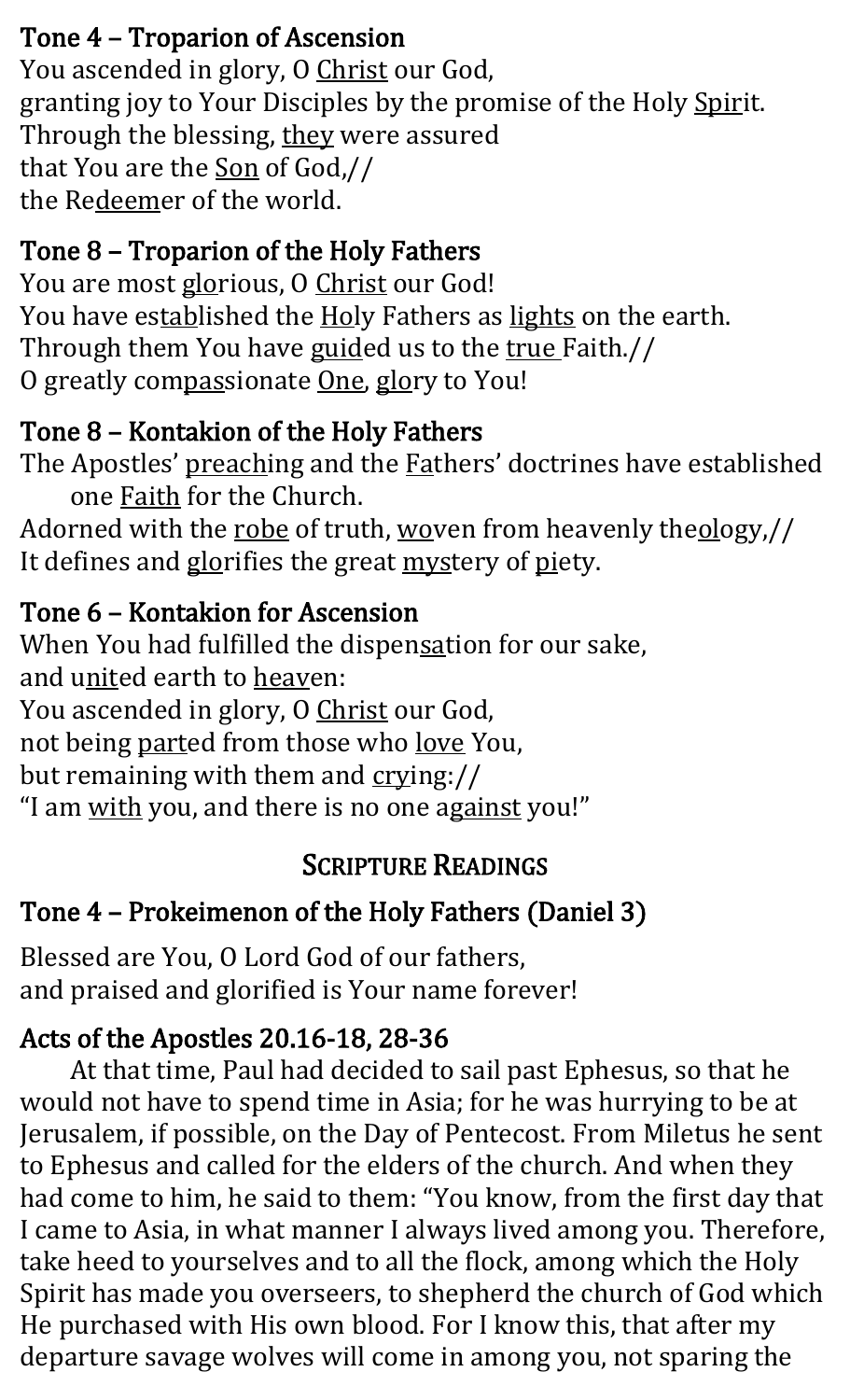flock. Also from among yourselves men will rise up, speaking perverse things, to draw away the disciples after themselves. Therefore, watch and remember that for three years I did not cease to warn everyone night and day with tears.

"So now, brethren, I commend you to God and to the word of His grace, which is able to build you up and give you an inheritance among all those who are sanctified. I have coveted no one's silver or gold or apparel. Yes, you yourselves know that these hands have provided for my necessities, and for those who were with me. I have shown you in every way, by laboring like this, that you must support the weak. And remember the words of the Lord Jesus, that He said, 'It is more blessed to give than to receive.'"

And when he had said these things, he knelt down and prayed with them all.

#### Gospel: John 17.1-13

Jesus spoke these words, lifted up His eyes to heaven, and said: "Father, the hour has come. Glorify Your Son, that Your Son also may glorify You, as You have given Him authority over all flesh, that He should give eternal life to as many as You have given Him. And this is eternal life, that they may know You, the only true God, and Jesus Christ whom You have sent. I have glorified You on the earth. I have finished the work which You have given Me to do. And now, O Father, glorify Me together with Yourself, with the glory which I had with You before the world was.

"I have manifested Your name to the men whom You have given Me out of the world. They were Yours, You gave them to Me, and they have kept Your word. Now they have known that all things which You have given Me are from You. For I have given to them the words which You have given Me; and they have received them, and have known surely that I came forth from You; and they have believed that You sent Me.

"I pray for them. I do not pray for the world but for those whom You have given Me, for they are Yours. And all Mine are Yours, and Yours are Mine, and I am glorified in them. Now I am no longer in the world, but these are in the world, and I come to You. Holy Father, keep through Your name those whom You have given Me, that they may be one as We are. While I was with them in the world, I kept them in Your name. Those whom You gave Me I have kept; and none of them is lost except the son of perdition, that the Scripture might be fulfilled. But now I come to You, and these things I speak in the world, that they may have My joy fulfilled in themselves."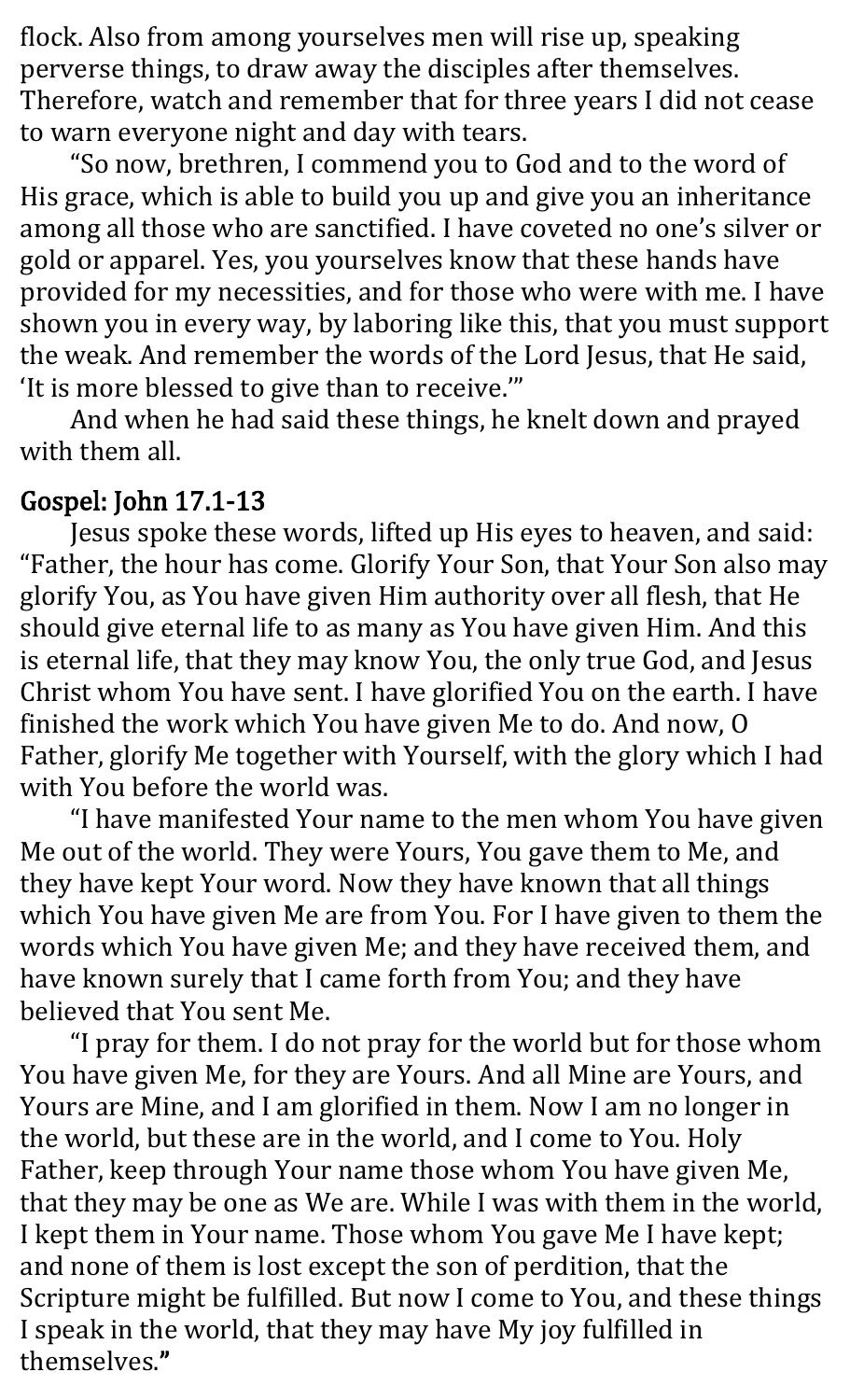#### WE REMEMBER IN PRAYER

N.Dep. Kostas Zissides Archpr. Paul Lazor Ev.Mem. Anna Baus ('30) Tatiana Savich ('47)

Evdokia Shendrick ('51) Michael Sherba ('57) Kalenik Melnik ('58)

| Health & Salv.  | Jonathan        | Mark           | Kara          |
|-----------------|-----------------|----------------|---------------|
| Archpr. Peter   | Matthew         | Alexa          | <b>Nathan</b> |
| Pr. John        | Gail            | Paula          | Sharon        |
| Pr. Christopher | Maria           | James          | Michael       |
| Mat. Jennifer   | Stacy           | Joanne         | John          |
| Andrew          | Jeramie         | Michael        | Miriana       |
| Gideon          | Olivia          | Joseph         | Vern          |
| Dn. Nicholas    | Parker          | Kathleen       | Olga          |
| Kevin           | <b>Barbara</b>  | Paul           | Claudia       |
| Jon             | Thomas          | William        | Mark          |
| Tanya           | Jessica         | Frederick      | Jerry         |
| Jovan           | Eduardo         | Janet          | Daniel        |
| Julia           | Christine       | Lea            | Joanna        |
| Warren          | <b>Nicholas</b> | Hania          | Myah          |
| Carol           | <b>Natalie</b>  | James          | Michael       |
| Tom             | <b>Barbara</b>  | Gerald         | Wanda         |
| Elizabeth       | Kristin         | <b>Nadia</b>   | Prudence      |
| Tina            | Linda           | Charlene       | Clay          |
| <b>Brittany</b> | Phyllis         | Milka          | <b>Brandi</b> |
| Jennifer        | Kay             | Daniel         | Ann           |
| Lennox          | Fred            | Russell        | Janice        |
| Laila           | Larry           | <b>Brendan</b> | Carl          |
| Paula           | Rollie          | Benjamin       | Victoria      |
| Melissa         | Joseph          | William        | Dushawna      |

\*If you know someone who needs prayer, please give their name to Fr Jacob

#### In place of "It is truly meet…" we sing this Theotokion from Ascension:

Magnify, O my soul, Christ the Giver of Life, Who has ascended from earth to heaven!

We magnify you, O Mother of God, who beyond reason and understanding gave birth in time to the Timeless One.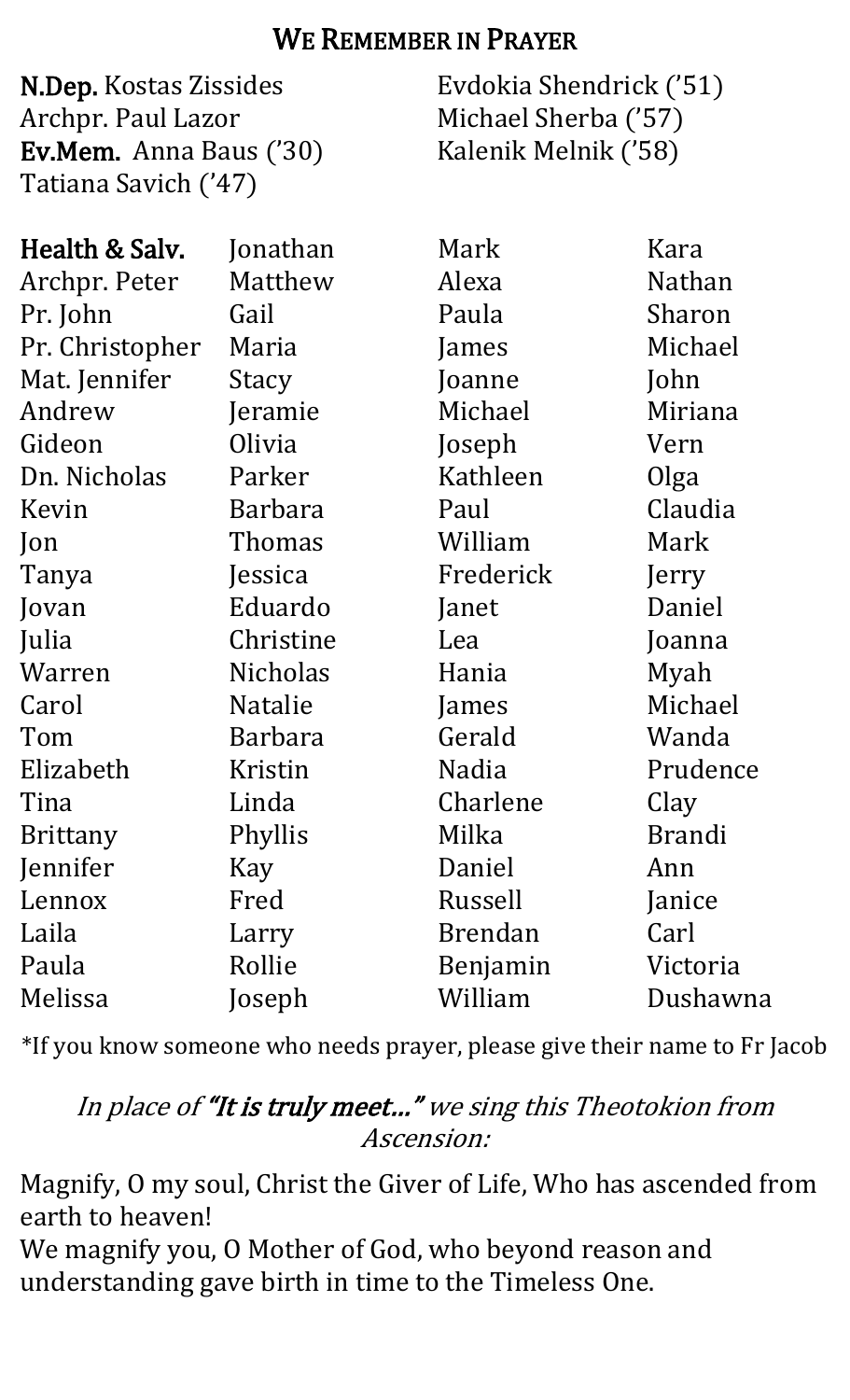#### ANNOUNCEMENTS

We are currently in "phase two" of reopening of the Church. Thirty people under the age of 65 may now attend services. Also, we are offering extra Liturgies during the week for those over 65, with up to four households at a time. Please contact Fr Jacob if you want to attend, or if you have any questions about the precautions we are taking. Confession is available before and after services or by appointment.

For Bible Study on Wednesday read Acts 8-9. If you would like to participate but haven't before, email Fr Jacob.

This Saturday, June 6 will be our Outdoor Clean-up morning at the Church. We need help pulling weeds and trimming bushes. Work starts at 9am. Lunch is provided.

 St. Mary's O-Club is partnering with our own Sergei Ely's Pierogi truck to bring meals to workers at local nursing homes during the health crisis. Our next delivery will be to Pines Village in Valparaiso this Friday. Anyone interested in volunteering should email ptvmchurch@gmail.com or contact Juli Grankowski or Sergei Ely.

The annual Golf Outing will not take place in June as usual. We are looking to schedule it for August or September. Stay tuned.

On June 17 we will host a Red Cross blood drive in our parish hall. If anyone would like to volunteer for a 2-3 hour shift at the registration table, please contact Fr Jacob.

If anyone in our community is suffering hardship, please contact Fr Jacob. The parish has established a **benevolence fund** to help those in need during this crisis.

Our Fashion Show has been rescheduled for Sunday, August 9. Lunch will be served at 12pm. Please contact Elizabeth Pedersen, Sherry Mizimakoski, or Nada Bucek if you need to return tickets or buy new ones.

#### Mark your calendars:

June 6: Outdoor Clean-up at the Church @ 9am

June 7: Pentecost

June 17:Blood Drive: 12-6pm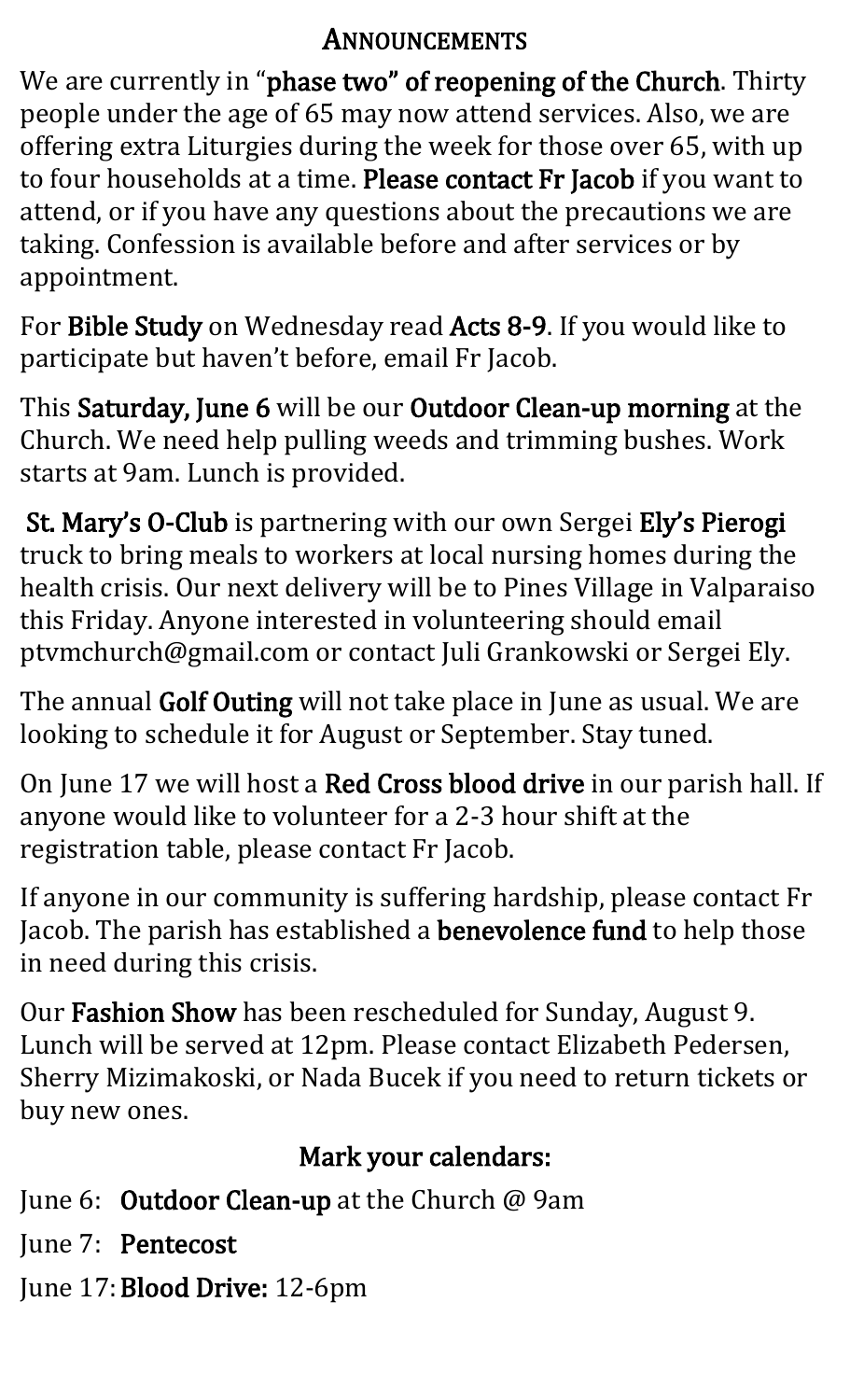## Sermon on Holy Ascension

by His Beatitude, our Metropolitan Tikhon

In the Name of the Father, and of the Son, and of the Holy Spirit. I greet you all in the joy of the feast of the Ascension of our Lord, God, and Savior Jesus Christ! Indeed, the Ascension is a feast of inexpressible joy. We celebrate an awe-inspiring event today: Jesus Christ, a human being like us, ascends into heaven, and is enthroned forever at the right hand of the Father. The hymns of our Church tell us that "Angels marvel to see a Man high above them", and "were amazed with the wonder, and beside themselves with fear." For truly, the Son of God's Ascension to Heaven is the Ascension of our one common human nature to Heaven. Angels marvel at this, because they never expected it. Who would expect that the Son of God would become a Man, and as a man, in a weak human form, would conquer death? And after that, who would expect Him to return to Heaven in His resurrected human body? Angels are amazed, and we too should be amazed. We have nothing to fear now, for humanity has been saved!

This amazement expressed by the angels was found earlier in the amazement and even unbelief of the Apostles when beholding the Passion and Resurrection of Christ. During His Passion, they all denied Him, fled away, or hid. After His resurrection, they were all slow to belief, questioning, and even doubtful. These reactions can certainly be ascribed to their human weakness, but they also point clearly to the cataclysmic and humanly incomprehensible changes that were wrought by Christ: who had ever heard of someone overcoming death by his own death? Who had ever heard of a buried man rising on the third day? Who among the disciples would have expected to be walking with the Lord as they walked into the country? And now, even the angels are amazed at the ascension. But the point is not simply for us to be amazed, but to recognize the significance of these events.

As Father George Florovsky reminds us: "In the Ascension resides the meaning and the fullness of Christ's Resurrection. The Lord did not rise in order to return again to the fleshly order of life, so as to live again and commune with the disciples and the multitudes by means of preaching and miracles. Now he does not even stay with them, but only "appears" to them during the forty days, from time to time, and always in a miraculous and mysterious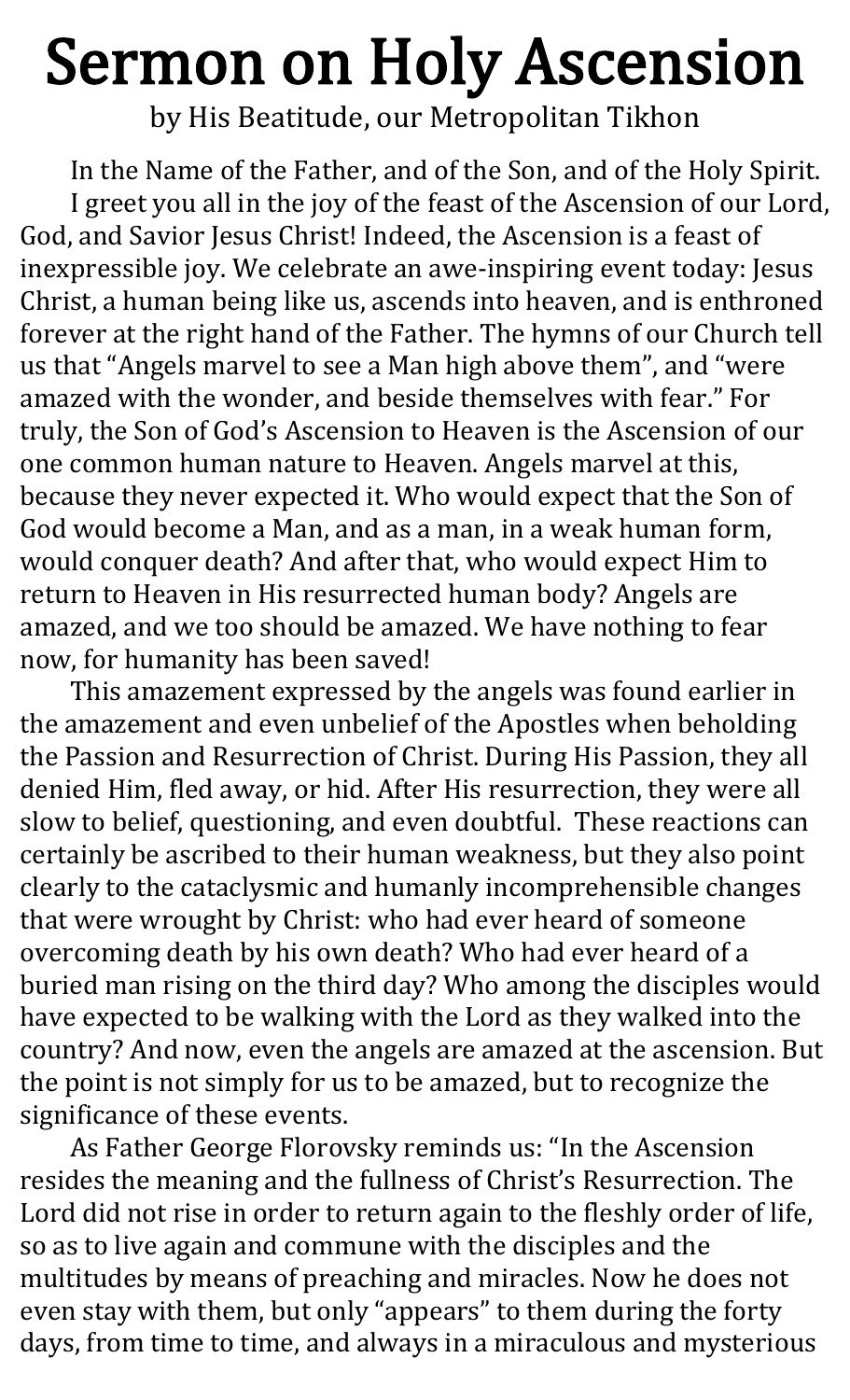manner. 'He was not always with them now, as He was before the Resurrection,' comments Saint John Chrysostom. 'He came and again disappeared, thus leading them on to higher conceptions. He no longer permitted them to continue in their former relationship toward Him, but took effectual measures to secure these two objects: That the fact of His Resurrection should be believed, and that He Himself should be ever after apprehended to be greater than man.' There was something new and unusual in His person (cf. John 21:1-14)."

This is a great consolation to us today because, "by His Ascension the Lord not only opened to man the entrance to heaven, not only appeared before the face of God on our behalf and for our sake, but likewise 'transferred man' to the high places. As Saint John Chrysostom says: "We who seemed unworthy of the earth, are now raised to heaven. We who were unworthy of earthly dominion have been raised to the Kingdom on high, have ascended higher than heaven, have come to occupy the King's throne, and the same nature from which the angels guarded Paradise, did not stop until it ascended to the throne of the Lord." God quickened and raised us together with Christ, as Saint Paul says, "and made us sit together in heavenly places in Christ Jesus" (Ephesians 2:6). Heaven received the inhabitants of the earth. "The First fruits of them that slept" sits now on high, and in Him all creation is summed up and bound together. "The earth rejoices in mystery, and the heavens are filled with joy."

Forty days have passed since Pascha. For us today, this has been another 40-day quarantine. We rejoice that some of our parishes are now able to open, and we long for the day when all our communities can safely reopen with all deliberate care. Just as our Lord has ascended to Heaven, we look to "ascend" to the fullness of Church life again, bit by bit. We long to be in Church, and to be with God and with one another, for the Church is the foretaste of the Kingdom of Heaven.

The hosts of angels were amazed seeing Christ as he ascended in glory, but let this world be amazed, and quake with fear as it beholds the Church, the very Body of Christ, united in faith and hope, and having love for one another, as our Lord commanded us. Let each of us seek only unity and peace. Let each of us shun division. Let each of us seek only to maintain the bonds of love and charity. Let each of us flee from the destructive comments or actions that would tear at these bonds.